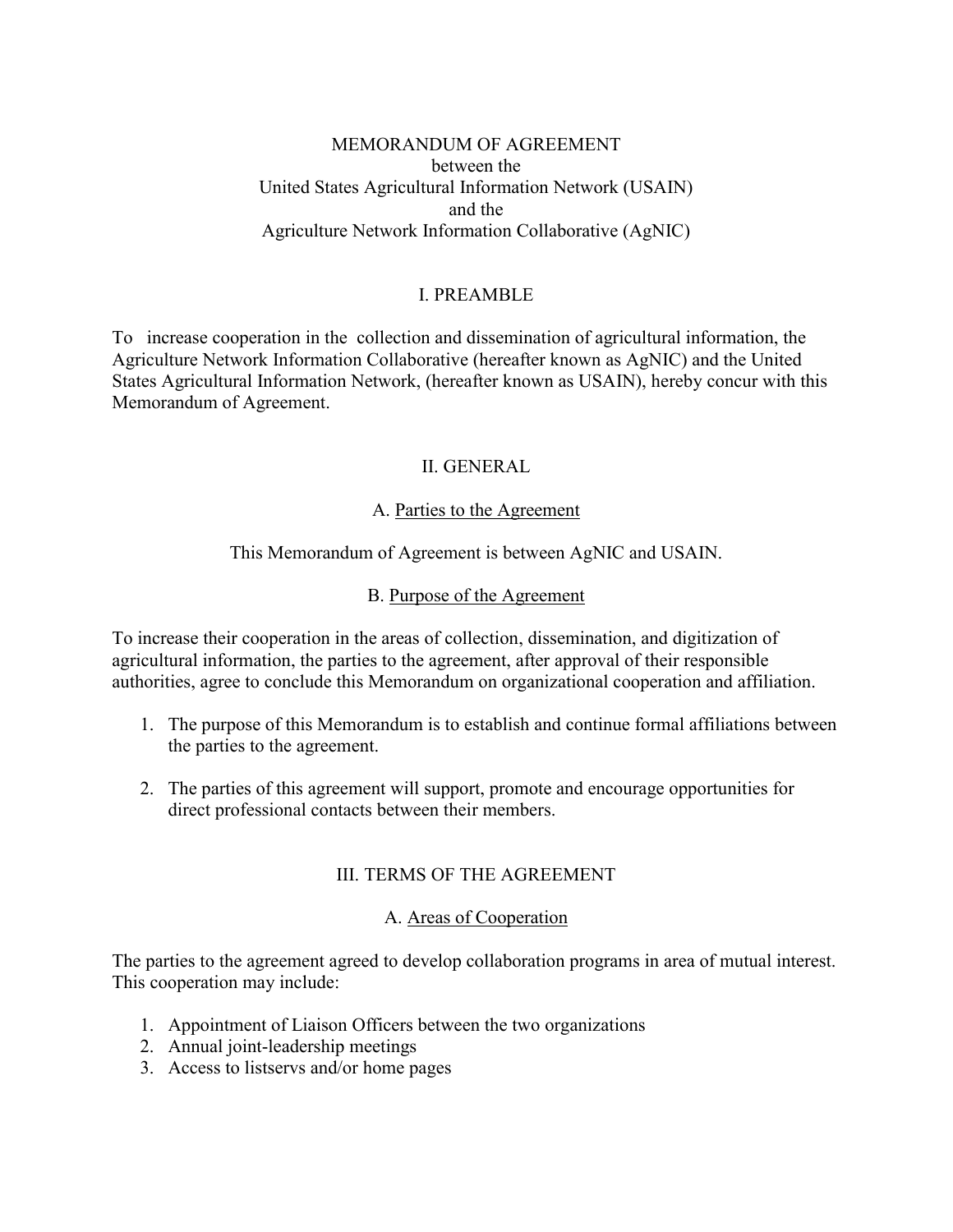- 4. Development of conference or other programming as appropriate; support of conference information and registration pages
- 5. Announcement of meetings and other activities of mutual interest to members of both organizations
- 6. Assistance with proposal development for extramural support and programs

# IV. ADMINISTRATIVE GUIDELINES

# A. Elaboration of this Memorandum

- 1. It is the intent of the parties to the agreement that general provisions of this Memorandum be translated into specific programs of activity as expeditiously as financing and other capabilities permit. Such programs shall be set forth in implementing memoranda approved in writing by the designated operational officers of both organizations. No implementing memorandum shall amend or contradict the provisions of this Memorandum of Agreement or the governance documents of either organization.
- 2. This Memorandum shall not be interpreted as constraining the development of possible future programs not specifically mentioned in this document.

# B. Responsible Administrative Personnel

- 1. The parties to the agreement shall be represented in formal negotiation or renegotiation of this Memorandum by the Chair of AgNIC and by the President of USAIN, respectively, or by designated representatives.
- 2. The designated operational officers of the parties, for purposes of developing and implementing the terms of this agreement are:

AgNIC: Liaison Officer (Executive Board chairperson or appointee) USAIN: Liaison Officer (President or appointee)

Either party may change its designated operational officer by written notification to the designated officer or other party.

### C. Other Provisions

- 1. This Memorandum is written in English. Any translation will be equal in establishing the mutual obligations of the parties.
- 2. An approved version of this Memorandum shall remain accessible via the AgNIC website [\[www.agnic.org](file:///C:/Users/britton.4/AppData/Local/Microsoft/Windows/Temporary%20Internet%20Files/Content.Outlook/B9EVE2LF/www.agnic.org) ] and the USAIN home page [ [www.usain.org](http://www.usain.org/) ] under the Executive Council documents. The signed document shall be transmitted to the USAIN Archivist and to the AgNIC board